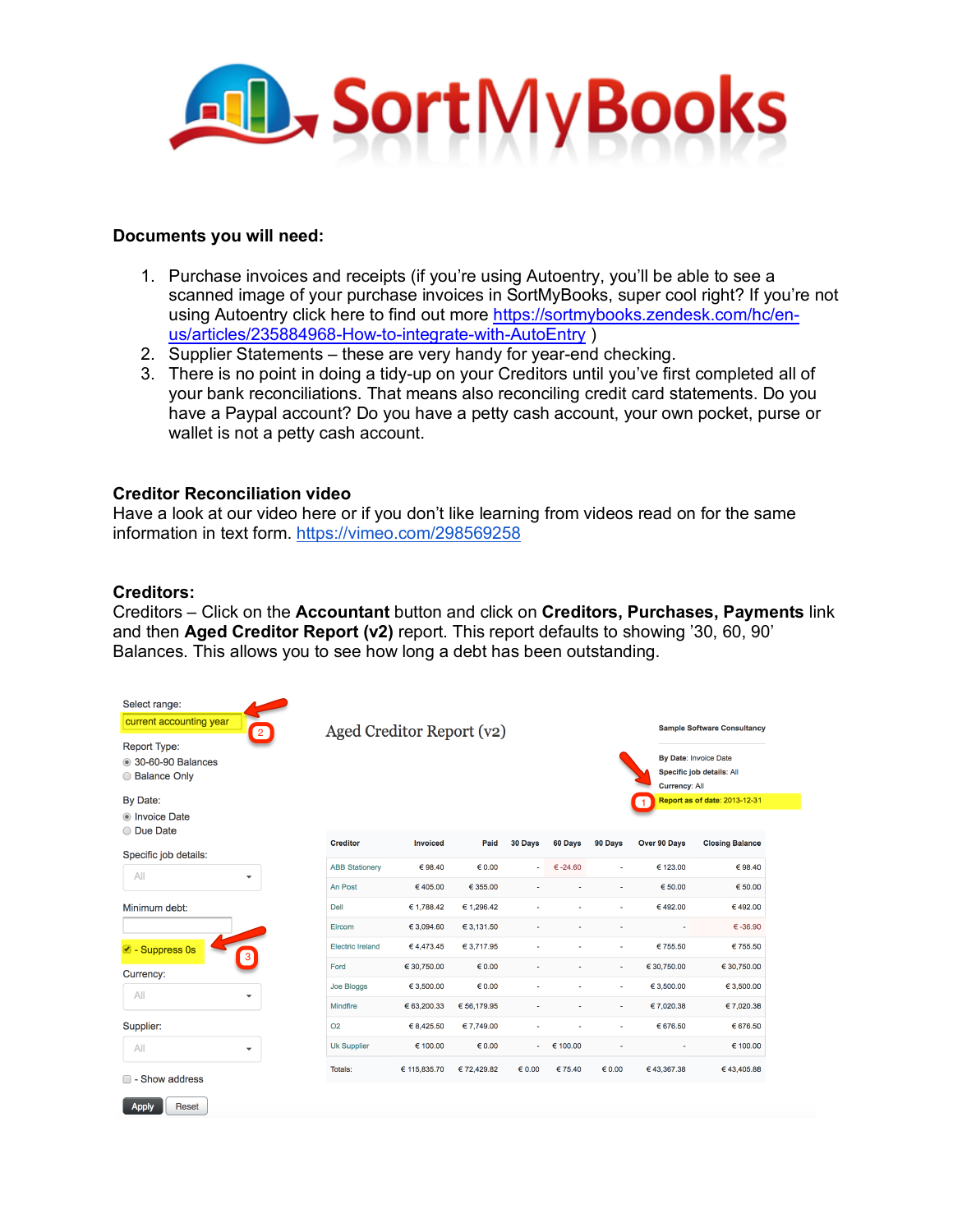

- 1. Make sure that the **Report as of date** corresponds to the last date of the accounting year you are working on.
- 2. Change the date range here if necessary.
- 3. Tick **Suppress 0s** to get a shorter list. You'll only be shown Suppliers with a balance. Before you do this though, scroll down through the list and make sure that there are no suppliers with a 0 balance that should have a positive balance.

Click on **Apply** when you're satisfied with all the settings.

## **Common errors and things to watch out for:**

- a. If any of the Creditors are showing a negative balance that's a red flag. What this usually means is that there is a missing invoice eg. a payment has been made but no invoice received or not enough invoices. Check the full Supplier history by clicking on the supplier name to drilldown into the details of all the transactions. See below for more details on the drilldown. Compare the drilldown with the statement from your supplier.
- b. Duplicate Supplier if the Supplier has been entered into the system under 2 different names then you should merge them. Follow the steps in this article for merging. https://sortmybooks.zendesk.com/entries/20930571-How-To-merge-Customers-on-SortMyBooks-Online
- c. Creditors are showing a balance but have actually been paid. If you see Creditors on your list like Tesco or a petrol station or a restaurant then you know that they must have been paid. If bank reconciliations are all complete and there are still balances showing on Creditors that don't give credit then it sounds like payments that were made by the business owner. If that's the case have a look at this article for Sole Traders/Partnerships https://sortmybooks.zendesk.com/hc/en-us/articles/235882828- How-to-use-Owners-Funds-account-for-Sole-Traders and this one for Limited Companies https://sortmybooks.zendesk.com/hc/en-us/articles/235882788-Directors-Loan-Account .

If you need to make some adjustments to the records then you can use the links to drill back to the individual transactions.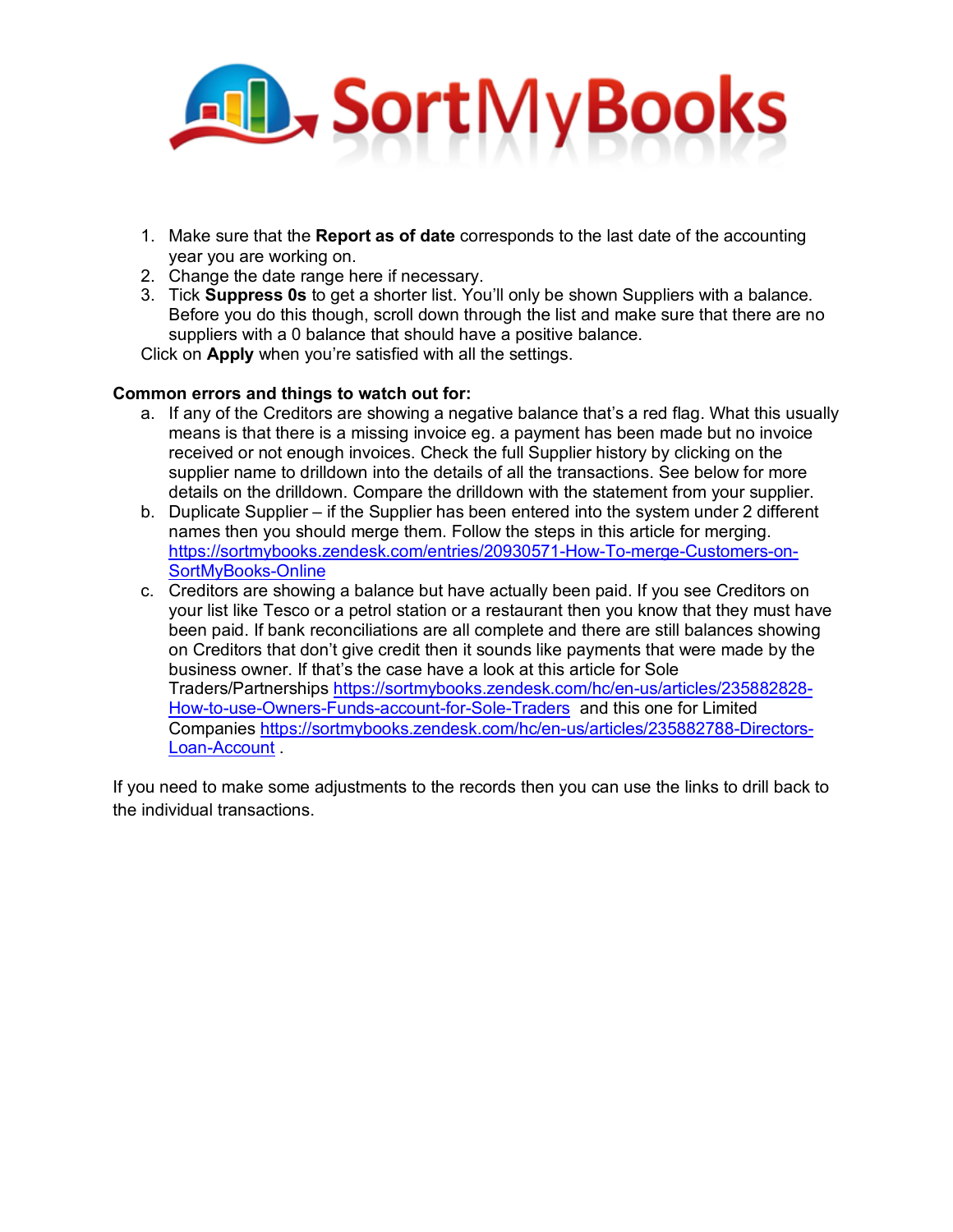# AL, SortMyBooks

| $\circ$ $\circ$ $\circ$                                         | . SortMyBooksOnline.com                                                                                        | $\times$     | $\Gamma$                     | Report box                   |                                                                  | $\times$               | Report box            |                                |                 | $\times$                                           |                                    | Report box                            |              |
|-----------------------------------------------------------------|----------------------------------------------------------------------------------------------------------------|--------------|------------------------------|------------------------------|------------------------------------------------------------------|------------------------|-----------------------|--------------------------------|-----------------|----------------------------------------------------|------------------------------------|---------------------------------------|--------------|
| $\rightarrow$<br>C<br>∧                                         | Sorth vBooks [IE] https://sortmybooksonline.com/report_aged_creditor?submit=SMBO_report_customization_re<br>a. |              |                              |                              |                                                                  |                        |                       |                                |                 |                                                    |                                    |                                       |              |
| 雛<br>Dropbox - Home -<br>Apps                                   | $\mathbf{M}$                                                                                                   |              | DailyOM - My Cou             |                              | $\left  \begin{array}{c} \hline \end{array} \right $ indianaland |                        | Agile Toolkit         | <b>P</b><br><b>Bridge Live</b> |                 |                                                    | Stage2 Admin                       | n.                                    | Stage2 Bridg |
|                                                                 | <b>Fill</b> All re-                                                                                            | orts         | <b>B</b> Print               | <b>B</b> Save as PDF         |                                                                  | <b>B</b> Save as Excel |                       |                                |                 |                                                    |                                    |                                       |              |
| Select range:<br>current accounting year                        |                                                                                                                |              | Aged Ceditor Report (v2)     |                              |                                                                  |                        |                       |                                |                 |                                                    | <b>Sample Software Consultancy</b> |                                       |              |
| <b>Report Type:</b><br>30-60-90 Balances<br><b>Balance Only</b> |                                                                                                                |              |                              |                              | Click on the Link and then                                       |                        |                       |                                | Currency: All   | By Date: Invoice Date<br>Specific job details: All |                                    |                                       |              |
| By Date:                                                        |                                                                                                                |              | Eircom<br>Po .box 43         |                              | click on the                                                     |                        |                       |                                |                 |                                                    |                                    | Period: from 2013-01-01 to 2013-12-31 |              |
| lnvoice Date<br><b>Due Date</b>                                 |                                                                                                                |              | Kilrush<br>Clare             |                              | SortMyBooksOnline.com tab<br>in your browser to see the          |                        |                       |                                |                 |                                                    | Opening balance: € 184.50          |                                       |              |
| Specific job details:                                           |                                                                                                                |              | Ireland                      |                              |                                                                  |                        |                       |                                |                 |                                                    |                                    |                                       |              |
| All                                                             | ٠                                                                                                              |              |                              |                              |                                                                  |                        |                       |                                |                 |                                                    |                                    |                                       |              |
|                                                                 |                                                                                                                |              | Date                         | <b>Due Date</b>              | <b>Type</b>                                                      | Ref.No                 | Paying Invoice Ref.No | Invoiced                       | Paid            |                                                    | Due #Days                          | <b>Balance</b>                        |              |
|                                                                 |                                                                                                                | Link         | Jan 08, 2013                 |                              | payment                                                          |                        | paid for 26           |                                | € 184.50 € 0.00 |                                                    |                                    | € 0.00                                |              |
|                                                                 |                                                                                                                | Link<br>Link | Apr 02, 2013<br>Nov 12, 2013 | May 02, 2013<br>Dec 12, 2013 | invoice<br>invoice                                               | 12                     | paid for 024          | $6 - 36.90$<br>€ 56.00         |                 | $-60.00$<br>$-60.00$                               |                                    | $6 - 36.90$<br>€ 19.10                |              |
|                                                                 |                                                                                                                | Link         | Nov 12, 2013                 | Dec 12, 2013                 | invoice                                                          |                        |                       | € 842.00                       |                 | $-60.00$                                           |                                    | €861.10                               |              |
| Minimum debt:<br>■ - Suppress 0s<br>Currency:<br>All            | $\checkmark$                                                                                                   | Link         | Nov 12, 2013                 | Dec 12, 2013                 | invoice                                                          | CR:                    | paid for              | $6 - 42.00$                    |                 | $-60.00$                                           |                                    | €819.10                               |              |
|                                                                 |                                                                                                                | <b>Link</b>  | Nov 12, 2013                 |                              | payment                                                          |                        | paid for              |                                | €800.00 €0.00   |                                                    |                                    | € 19.10                               |              |
| Supplier:<br>Eircom                                             |                                                                                                                | Link         | Nov 21, 2013                 |                              | payment                                                          |                        | paid for              |                                | € 56.00         | $\epsilon$ 0.00                                    |                                    | $6 - 36.90$                           |              |

Read below to understand where the data comes from for each field on the drilldown for an individual supplier.

| current accounting year                                         |   |              |                                                    | Aged Creditor Report (v2)    |                        |        |                                      |                       |                                                    |                       | <b>Sample Software Consultancy</b> |                                       |
|-----------------------------------------------------------------|---|--------------|----------------------------------------------------|------------------------------|------------------------|--------|--------------------------------------|-----------------------|----------------------------------------------------|-----------------------|------------------------------------|---------------------------------------|
| <b>Report Type:</b><br>30-60-90 Balances<br>◯ Balance Only      |   |              |                                                    |                              |                        |        |                                      |                       | By Date: Invoice Date<br>Specific job details: All |                       |                                    |                                       |
| By Date:<br>lnvoice Date<br>O Due Date<br>Specific job details: |   |              | Eircom<br>Po.box 43<br>Kilrush<br>Clare<br>Ireland |                              |                        |        |                                      |                       | <b>Currency: All</b>                               |                       | Opening balance: € 184.50          | Period: from 2013-01-01 to 2013-12-31 |
| All                                                             | ۰ |              |                                                    |                              |                        |        |                                      |                       |                                                    |                       |                                    |                                       |
| Minimum debt:                                                   |   | Link         | <b>Date</b><br>Jan 08, 2013                        | <b>Due Date</b>              | <b>Type</b><br>payment | Ref.No | Paying Invoice Ref.No<br>paid for 26 | Invoiced              | Paid<br>€ 184.50 $€ 0.00$                          | <b>Due</b>            | #Days                              | <b>Balance</b><br>60.00               |
| $\blacksquare$ - Suppress 0s                                    |   | Link<br>Link | Apr 02, 2013<br>Nov 12, 2013                       | May 02, 2013<br>Dec 12, 2013 | invoice<br>invoice     | 12     | paid for 024                         | $€ -36.90$<br>€ 56.00 |                                                    | $- 60.00$<br>$-60.00$ |                                    | $\epsilon$ -36.90<br>€ 19.10          |
| Currency:                                                       |   | Link         | Nov 12, 2013                                       | Dec 12, 2013                 | invoice                |        |                                      | € 842.00              |                                                    | $- 60.00$             |                                    | € 861.10                              |
| All                                                             | ٠ | Link         | Nov 12, 2013                                       | Dec 12, 2013                 | invoice                | CR:    | paid for                             | $€ -42.00$            |                                                    | $- 60.00$             |                                    | € 819.10                              |
| Supplier:                                                       |   | Link         | Nov 12, 2013                                       |                              | payment                |        | paid for                             |                       | 6800.00 60.00                                      |                       |                                    | € 19.10                               |
| Eircom                                                          | × | Link<br>٠    | Nov 21, 2013<br>Totals:                            |                              | payment                |        | paid for                             | ٠                     | 656.00<br>$\in$ 819.10 $\in$ 1,040.50 $\in$ 0.00 - | $\epsilon$ 0.00       |                                    | $€ -36.90$                            |
| □ - Show address                                                |   |              |                                                    |                              |                        |        |                                      |                       |                                                    |                       |                                    |                                       |
| <b>Reset</b><br><b>Apply</b>                                    |   |              |                                                    |                              |                        |        |                                      |                       |                                                    |                       |                                    |                                       |